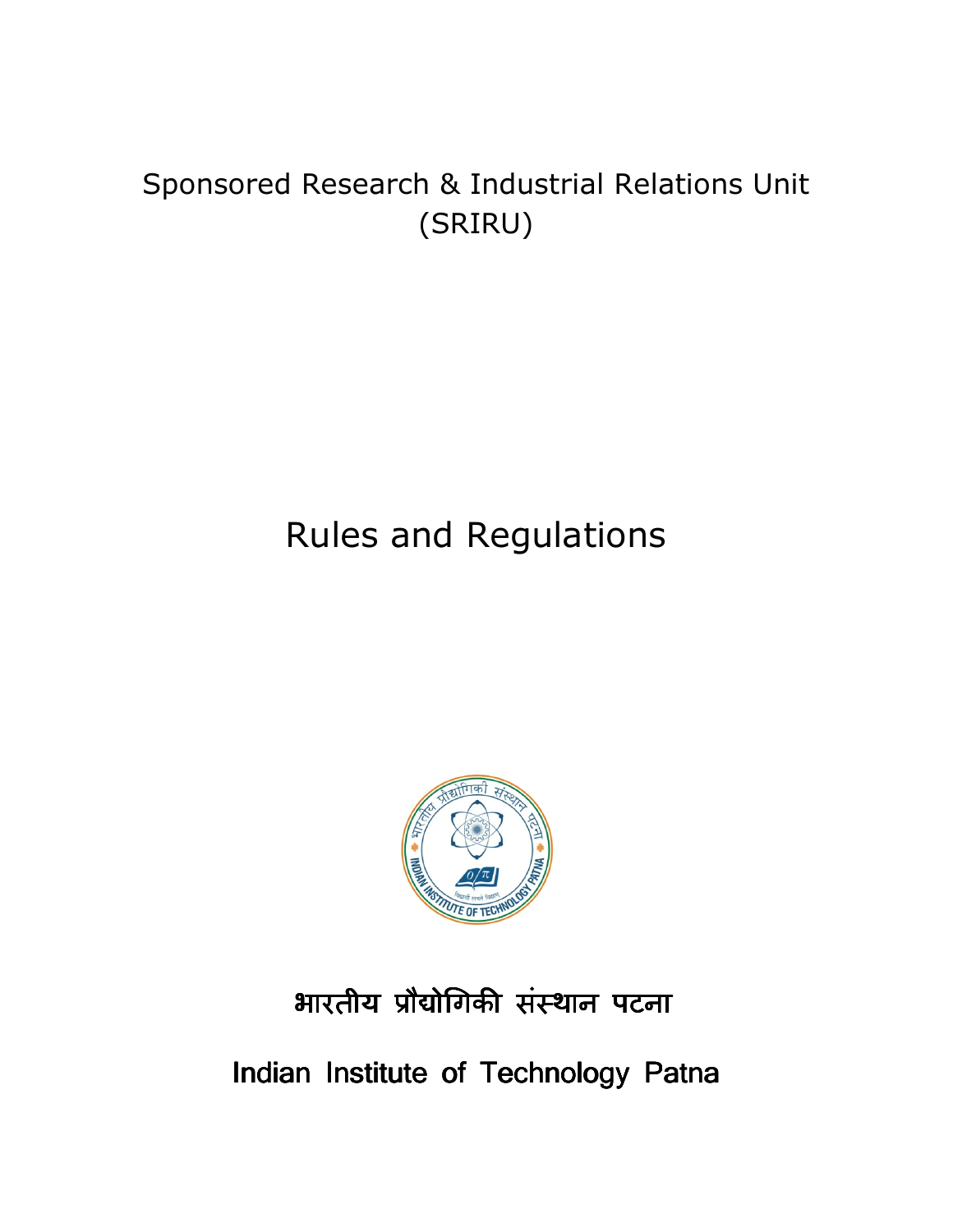## **Contents**

## 1. **Introduction**

## 2. **Project Management**

- 2.1. Sponsored Projects
- 2.2. Consultancy Projects
- 2.3 Testing Services

## **3. Rules and Regulations**

- 3.1 Budget Heads
	- 3.1.1 Institute Development Fund (IDF)
	- 3.1.2 Professional Development Fund (PDF)
	- 3.1.3 Patent Facilitating Fund (PFF)
- 3.2. Costs
	- 3.2.1 Institute Overhead Charges
	- 3.2.2 Actual Expenses
	- 3.2.3. Payments in consultancy projects
- 3.3 Testing Fees in Consultancy Projects
- 3.4 External Consultants in Consultancy Projects
- 3.5 Hiring Norms
- 3.6 Conduct Rules
- 3.7 PhD Admissions for Project Staff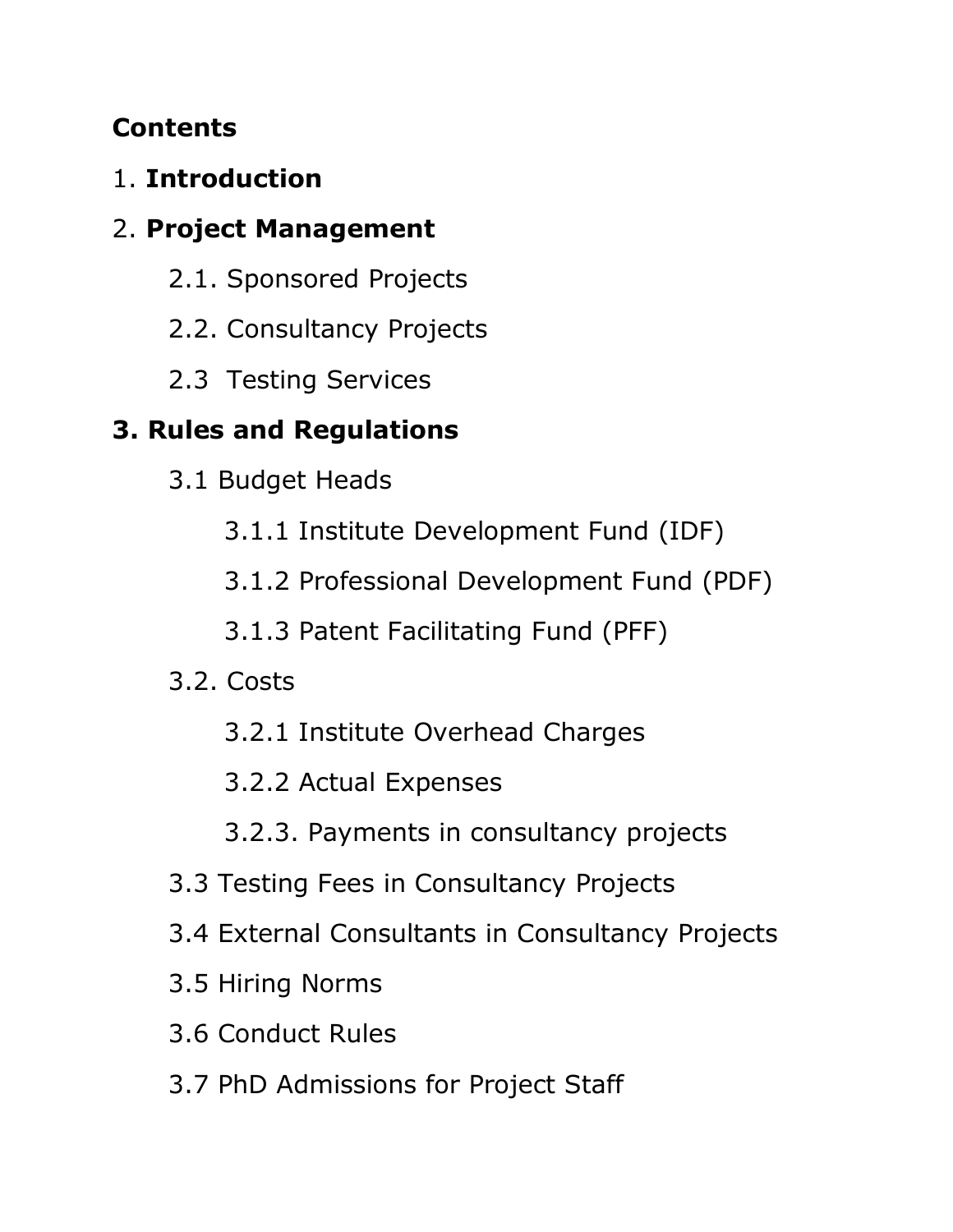## 4. **Guidelines for Project Investigators&Consultants**

- 4.1 Leave Provision
- 4.2 Limitations
- 4.3 Involving Foreign Collaborators
- 4.4 Publication of Results
- 4.5 Technology Transfer & Intellectual Property Rights
- 4.6 Retainership
- 4.7 Software Marketing

## 5. **General Guidelines for Project Expenditures**

- 5.1. Purchase related expenditure
- 5.2. Travel related expenditure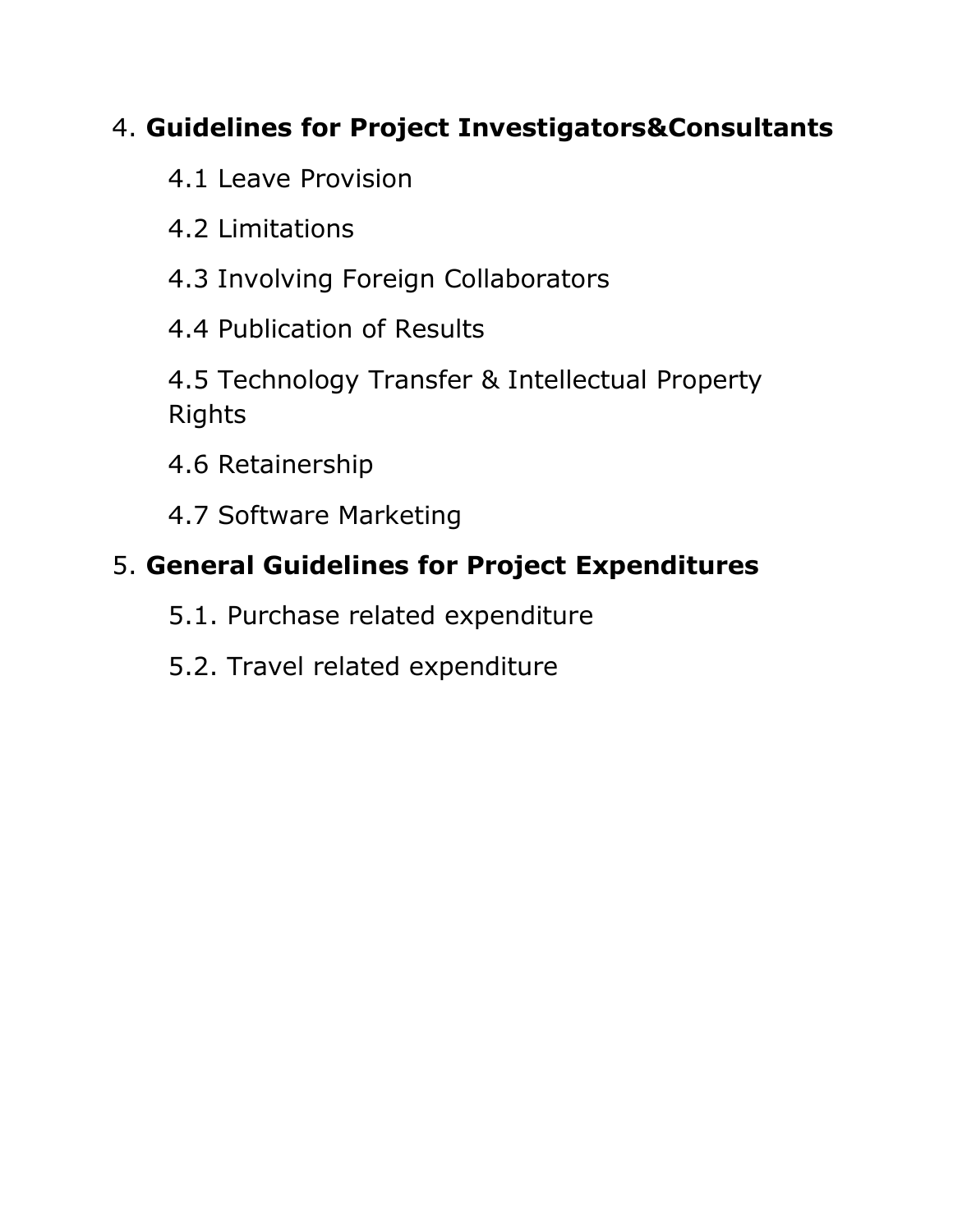## **1. Introduction**

IIT Patna considers the need to facilitate the research and development activities systematically to lay strong foundation and register growth in research by generation of resources, research collaborations and establishing links with industry.

Sponsored Research & Industrial Relations Unit (SRIRU) is a special Unit set up to act as an interface between funding agencies and the Institute to handle sponsored research projects and industrial activities.

SRIRU will handle the project management aspects related to accounts, purchases, recruitments, audits, liaisons with sponsors, and prepare the status reports.

## **1.1 Scope**

The rules and regulations shall be called as "SRIRU RULES" hereafter and shall be applicable to all activities stated therein. The proposals submitted by IIT Patna involving the following activities are termed as SRIRU activity:-

- 1. Sponsored Research Projects involving external funding sources
- 2. International Research Collaborations involving international funding sources or international collaborators
- 3. Industry Sponsored Projects, Industrial Consultancy involving funding from industry
- 4. Organizing Workshops and Courses for dissemination of knowledge as part of the research projects.
- 5. MoU and Agreement with National/International Institution for Research having self-sufficiency nature.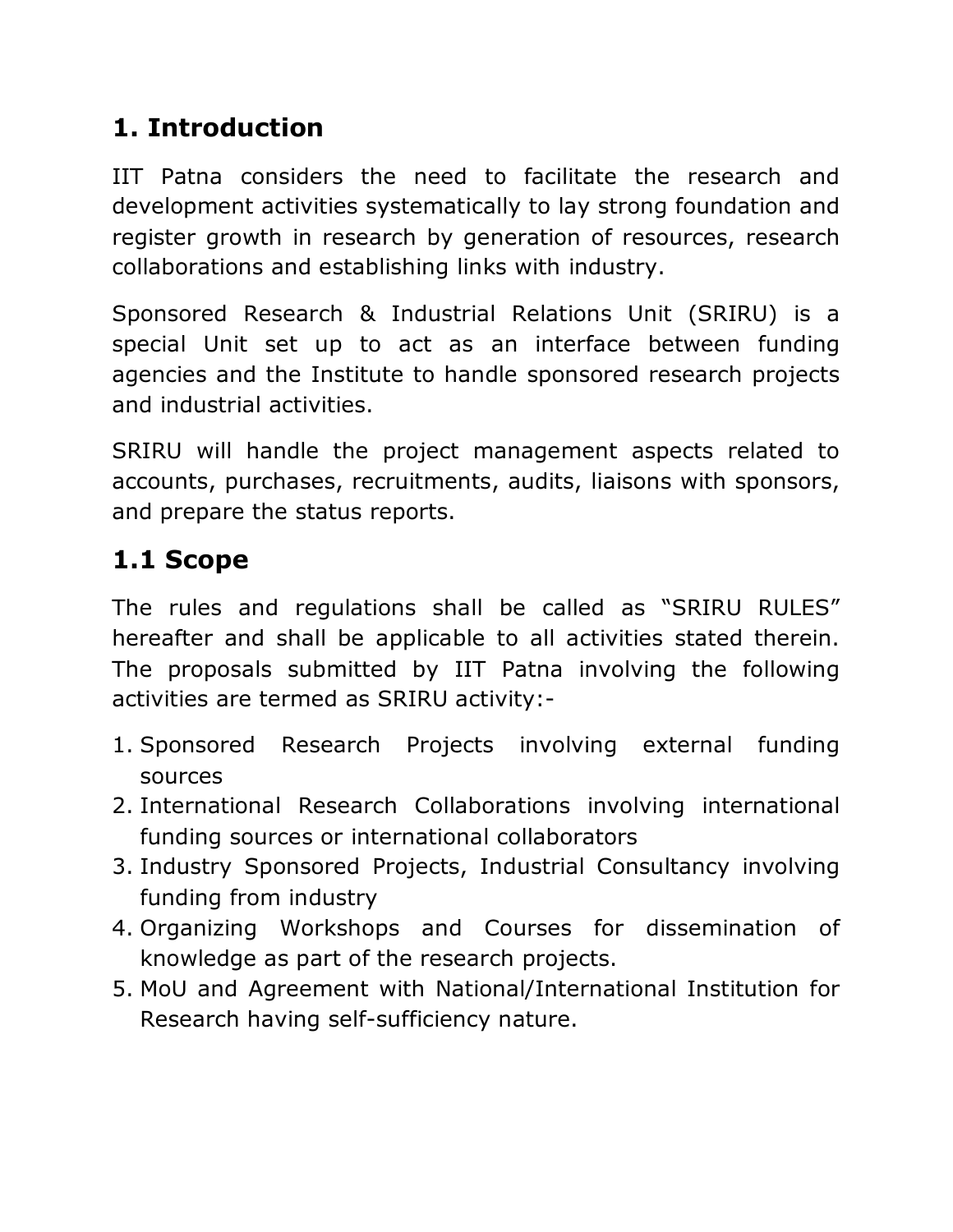## **2. Project Management**

## **2.1. Sponsored Projects**

Each sponsored project will have a Principal Investigator (PI) who will be responsible for the formulation of the project proposal according to the format prescribed by the concerned funding agency. In case the Institute is awarded a sponsored project directly, or a proposal is submitted at the Institute level, the Principal Investigator would be identified by the Director.

The project proposal may include:

a) Planning of various project activities

b) Estimation of funds required for the project considering the following budget heads:

- (i) Salary of the project staff (with designations),
- (ii) Equipment,
- (iii) Consumables,
- (iv) Travel,
- (v) Contingency and
- (vi) Institute overhead.
- c) Identifying co-investigator(s).

The Registrar's office will examine the financial aspects of proposal prepared by the PI and process the same to obtain the approval of Director IIT Patna before forwarding the proposal to the sponsoring agency. The same procedure will be followed for project proposal submitted to international agencies/ foreign organizations seeking foreign grants. A copy of the submitted project proposal has to be retained in Registrar's Office under R&D documents. When the project is sanctioned, original copy of the sanction letter from sponsoring agency will be retained in the office of Registrar. The SRIRU forms (RD-1 and RD-2) need to be submitted immediately after receiving the sanction of project. The Registrar (IIT Patna) will assign a unique Project number and communicate the same to the sponsoring agency and PI.

This completes the process of initiation/ registration of a sponsored project. The assigned project number must be quoted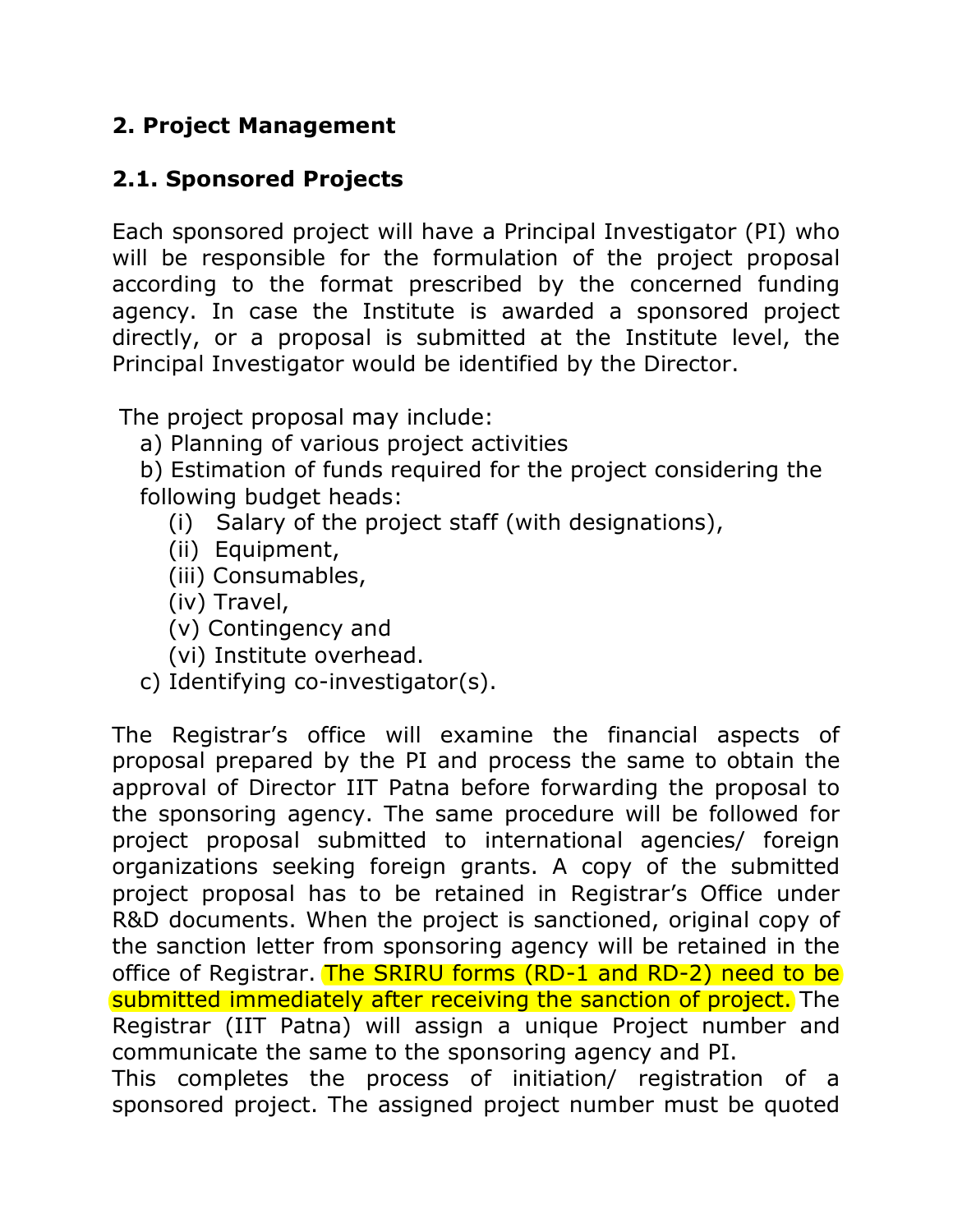in all subsequent correspondences. The PI will handle all communication with sponsoring agency after a project has been accepted. A copy of intermediate and final reports sent to the sponsoring agency will be kept with R&D documents of the project file.

The project will be started after the receipt of funds. The Institute normally requires the cost of the project to be deposited by the sponsoring agency, before the work commences. The PI will make recommendations to the Director regarding expenditure from the project funds. The project expenditure for equipment and consumable will be maintained in a separate stock register by PI.

The statement of expenditure and utilization certificate will be prepared at every financial year end by the Registrar.

The project file will be closed with the submission of the final technical and financial project report and transfer of the nonconsumables and consumables to the Department/Centre stock register.

## **2.2 Consultancy Projects**

The consultancy project is initiated through a faculty member or by the Director, IIT Patna. When a faculty member is approached by Industry or Research Organization for the consultancy work, he will be identified as the **Principal Consultant**. If he does not wish to be the Principal Consultant or if the project is referred to the Director IIT Patna, Principal Consultant would be identified through appropriate discussion and appointment will be made by the Director IIT Patna.

The consultancy project therefore has a Principal Consultant who will be responsible for formulating the project proposal which may include:

- a) planning of the work
- b) estimating costs according to guidelines
- c) identifying other consultants, if necessary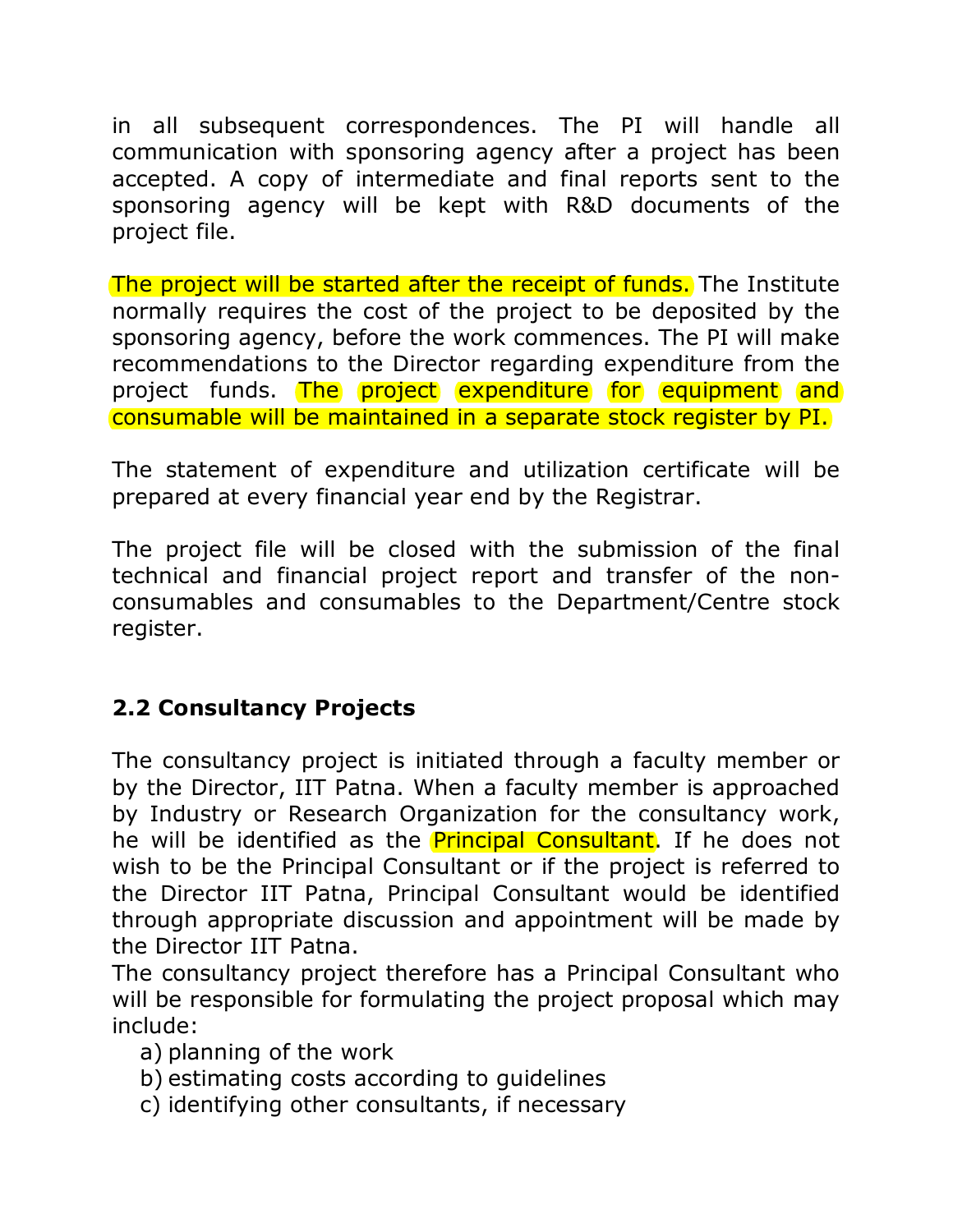- d) execution of work
- e) handling all communications with clients after a project has been accepted
- f) writing of intermediate and final reports according to project proposal
- g) making recommendations to Director IIT Patna regarding expenditure from the project funds and disbursement of funds to participants in the consultancy project

The Institute normally requires the cost of the consultancy project to be deposited by the client, in full, before the commencement of work. However, based on the needs of the client and circumstances, the Institute may permit commencement of work with payment to be made as per agreed upon milestones. All payments from clients will be received by the Institute and expenditure and disbursements made through normal Institute procedures.

A copy of the submitted consultancy project has to be retained in Registrar Office under R&D documents. When the consultancy project is sanctioned, original copy of the sanction letter will be retained in the Registrar office. The SRIRU forms (RD-1 and RD-2) need to be submitted immediately after receiving the sanction of project. After the initial deposit has been made by the client, the Registrar Office will assign a job number to the consultancy project and inform the same to the client, and the Principal Consultant. This completes the process of initiation of a consultancy project. The above job number must be quoted in all subsequent correspondence.

The project file will be closed with the submission of the final project report and disbursement of fees to the consultants and others.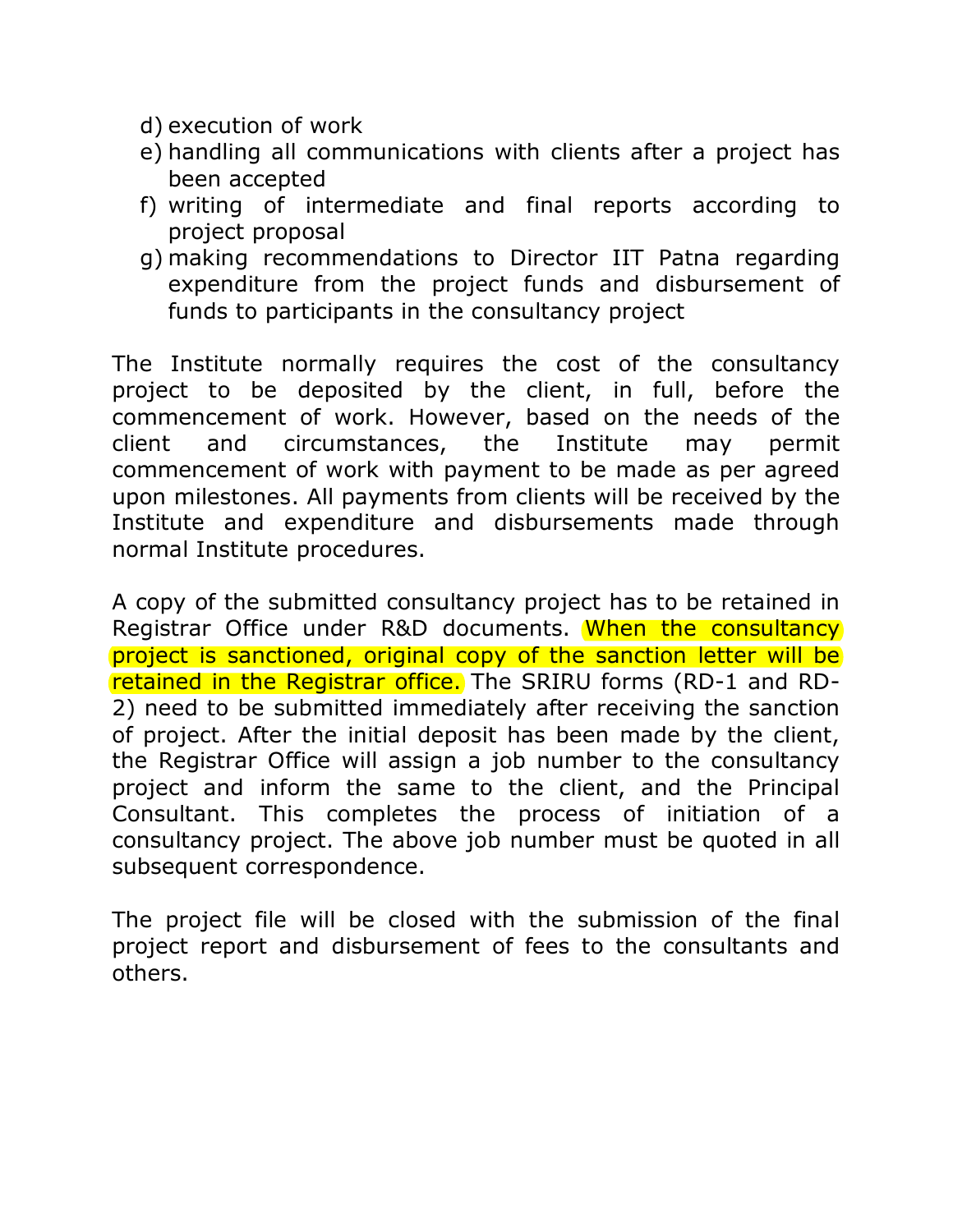### **2.3 Testing Services**

The Institute will undertake routine and non-routine testing jobs provided facilities are available and such testing does not interfere with any teaching or R&D work. The testing jobs can be initiated by faculty.

## **3. RULES AND REGULATIONS**

#### **3.1 Budget Heads**

There will be a separate Institute account for project funds. All funds received for projects will be deposited in this account. Besides the funds for ongoing projects, this account will be used to maintain a number of funds of the Institute as described below:

*3.1.1. Institute Development Fund (IDF):* Overheads from projects and portions of payments made to consultants etc. will be credited to this fund as per details given below. The utilization of this fund will be decided by the Director IIT Patna.

*3.1.2. Professional Development Fund (PDF):* PDF is a budget head of R&D funds of individual project investigators/ consultants/ staff which is created out of the following sources for professional expenses/ development of the concerned investigators/ consultants:

a) Part of the overhead of sponsored research projects.

b) Amount transferred from short-term courses that are not drawn as honorarium.

c) Full or certain portion of the consultancy fee from consultancy projects

d) Any other income with the approval by the Director IIT Patna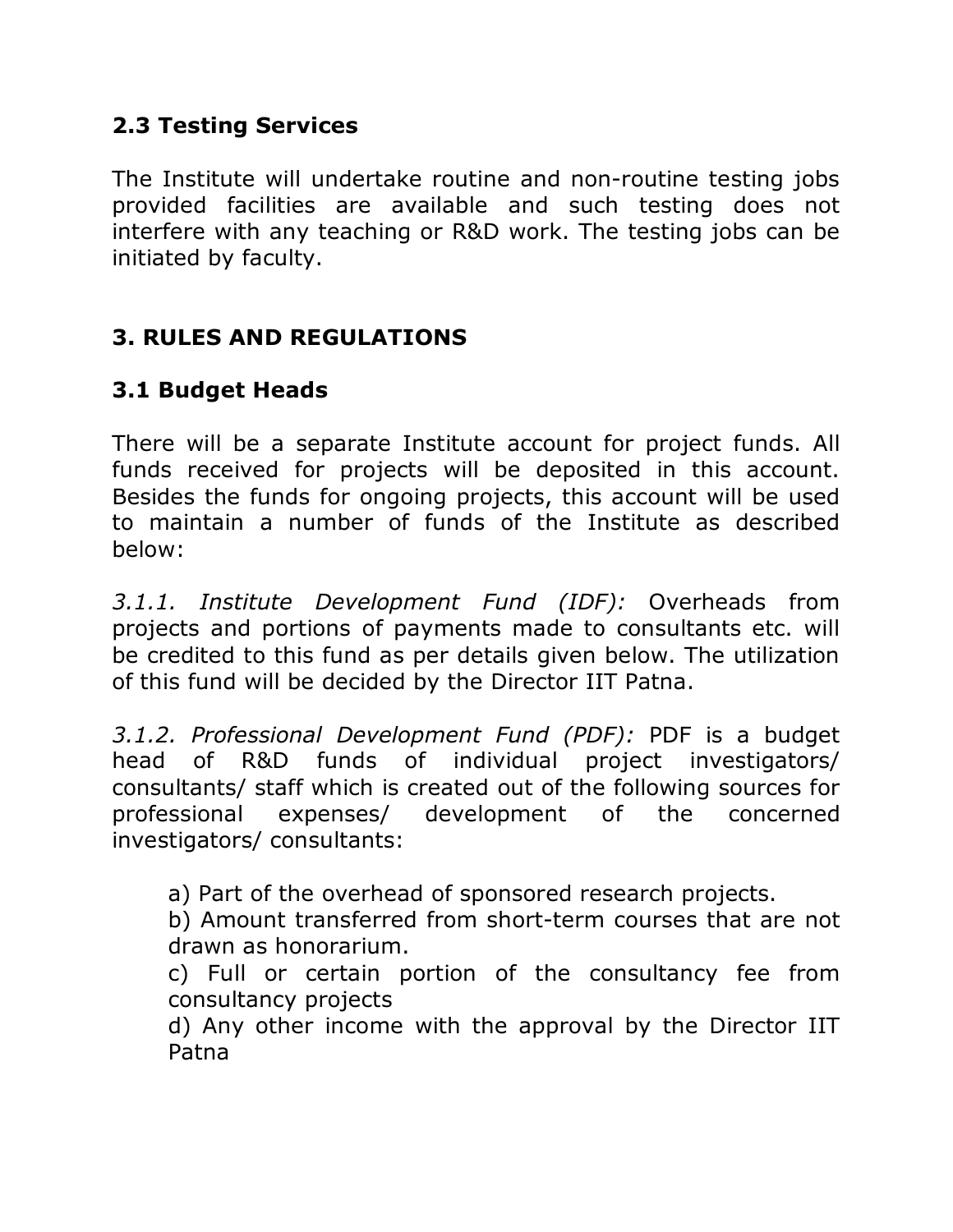The account thus generated can be utilized by the investigators in the expenses towards professional development as given below though no honorarium is admissible from this PDF:

- i. travel(within the country or abroad) for professional work
- ii. purchase of books, journals, membership fees of professional societies.
- iii. conference(within country or abroad) related expenses.
- iv. purchase of consumables for professional work .
- v. purchase of equipment
- vi. other expenditures such as-cost of photocopying, binding, cost of telephone calls, hiring of manpower, hiring of services such as taxis, caterers etc. needed for professional work.
- vii. any other special expenses permitted by Director IIT Patna.

*3.1.3. Intellectual Property Rights Facilitating Fund (IPRFF):* The IPRFF fund is created out of the share(5% institute overhead) and further augmented out of the earnings due to commercial exploitation of the patents and IPRs. This Fund shall be utilised by the institute for updating the innovation, for filing new patent applications, protecting their rights against infringements, for creating awareness and building competency on IPR and related issues.

## **3.2. Costs**

Cost of a research project will consist of equipment costs, institute overheads, actual expenses, payment to research scholars/staff/employees for consultancy projects, service tax on consultancy fees.

## **3.2.1 Institute Overhead Charges**

For sponsored Research Projects, the Institute will forward proposals with overheads 20% of the total project amount. However, the actual overhead will be determined on what the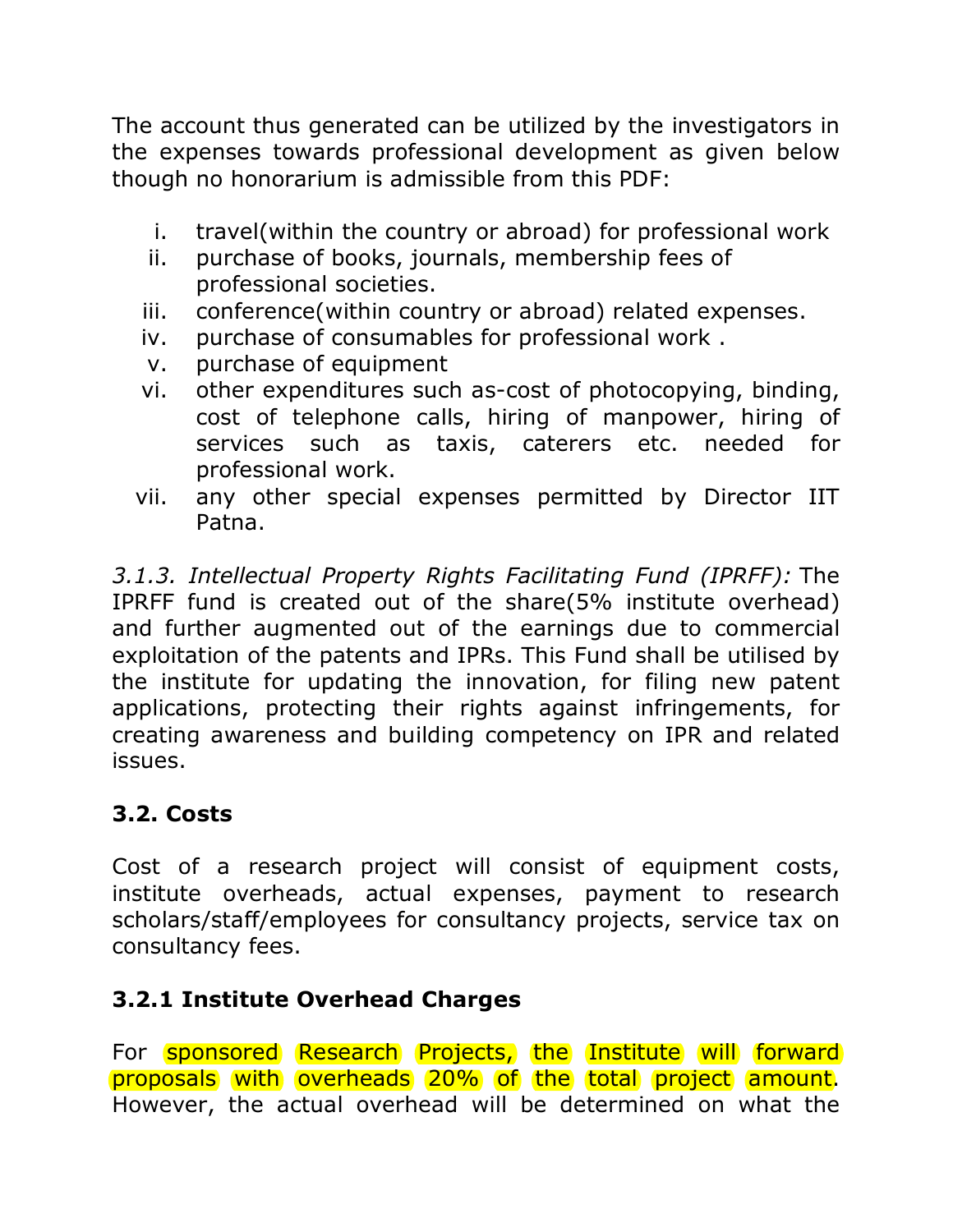funding agency agrees to, in consultation with the Director IIT Patna.

For Consultancy Projects, thirty percent (30%) of the total project cost will be charged as Institute overhead normally.

For testing services, the institute overhead will be the estimated institute facility cost out of the cost of testing service charges and will be deposited in Institute Development Fund(IDF).

| #  | Type of consultancy                      | Rate of overhead    |
|----|------------------------------------------|---------------------|
|    |                                          | (after deduction of |
|    |                                          | Service Tax)        |
|    | $1.$ Use of no Institute facilities      | 25%                 |
| 2. | Use of Institute facilities such<br>as l | 30%                 |
|    | Laboratory and Computer                  |                     |
| 3. | Primarily testing and interpretation     | 35%                 |

| Institute   |                     | Sponsored   Consultancy                  | <b>Testing Service</b>      |
|-------------|---------------------|------------------------------------------|-----------------------------|
| Overhead    | Research   Projects |                                          |                             |
| Charges     | Projects            |                                          |                             |
| l IIT Patna | 20%                 | $\,$ 30% (25% without   Routine 35% $\,$ |                             |
|             |                     | using                                    | institute   Non-routine 30% |
|             |                     | facilities)                              |                             |

The overhead for sponsored research & consultancy projects will be distributed as follows:

a) 65% of the amount to the Institute Development fund(IDF)

b) 30% to the Professional Development Fund (PDF) of the PI (in case there are Co-PI, this amount will be distributed proportionately to the PDFs of the investigators involved.)

c) 5% to the Intellectual Property Rights Facilitating Fund(IPRFF).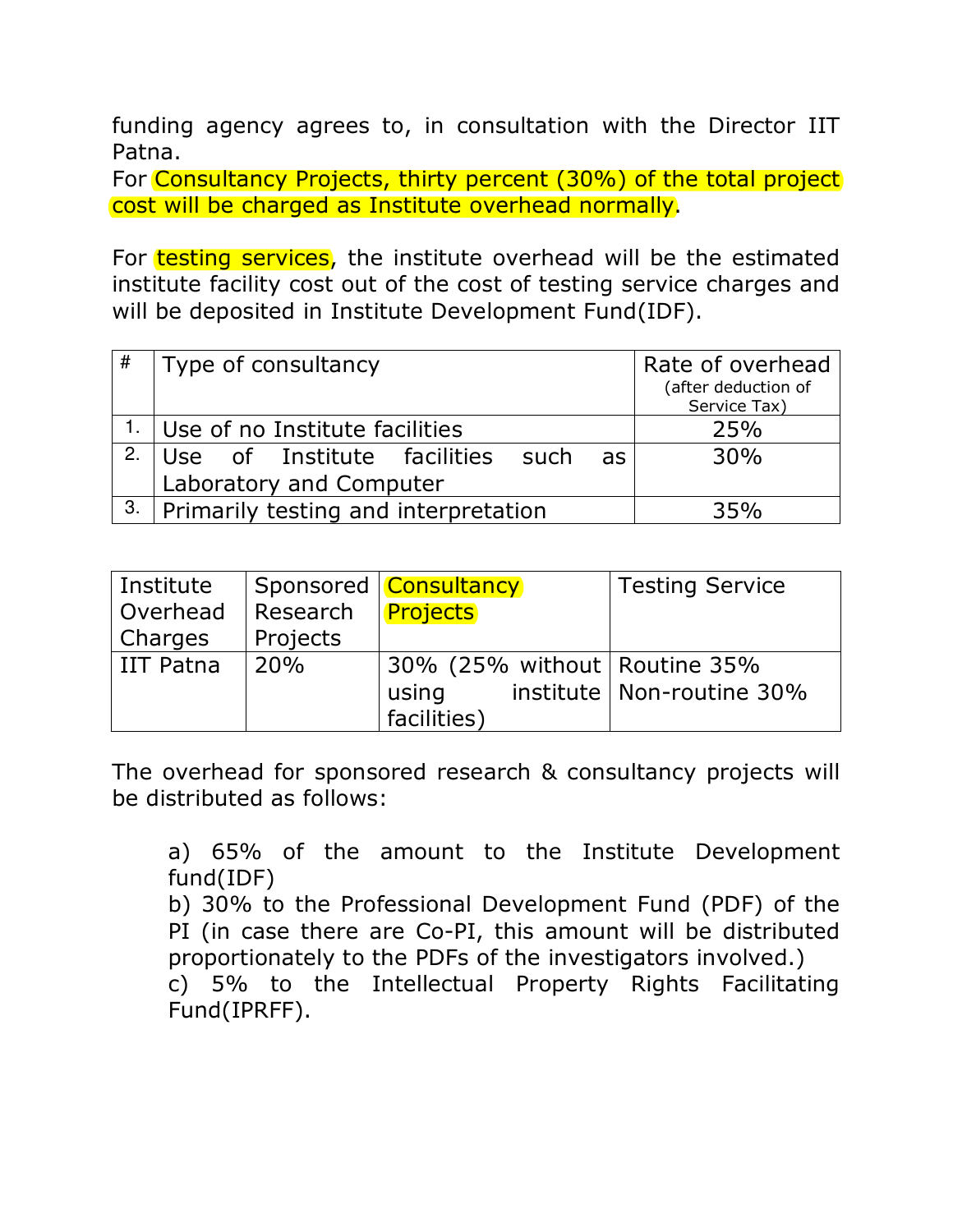| <b>Institute overhead</b> Sponsored |          | Consultancy | Testing         |
|-------------------------------------|----------|-------------|-----------------|
| distribution IDF & Research         |          | Projects    | Service         |
| <b>PDF &amp; IPRFF</b>              | Projects |             |                 |
| <b>IIT Patna</b>                    | IDF 65%  | IDF 70%     | <b>IDF 100%</b> |
|                                     | PDF 30%  | PDF 30%     |                 |
|                                     | IPRFF 5% |             |                 |

## **3.2.2 Actual Expenses**

The Actual Expenses will cover the following costs related to a project:

1. Permanent equipment to be procured

- 2. Consumable Materials to be used.
- 3. Computational charges (at commercial rates).

4. Charges to be paid for the use of specific equipment in the departments or central facilities.

5. Contingency Expenses.

These will cover:

i) Cost of supplies, stationery, and reproduction.

ii) Cost of books, journals, membership fees of professional societies.

iii) Payment for typing and other office work to external agencies.

iv) Postage and telephone (including phone deposit charges, rentals and call charges of phones at the office or residences).

v) Entertainment expenses (this is to cover costs incurred in meeting clients in the Institute or during a tour).

vi) Conference Registration fees

vii) Payments for hiring services in short-term contract, and viii) Miscellaneous expenses.

6. Traveling expenses

Travel may be undertaken for site visits, meetings outside the Institute, participation in Conferences /Workshops/ Seminars in India and abroad. Actual expenses will be admissible relaxing institute regular TA/DA rules.

7. Salaries of project employees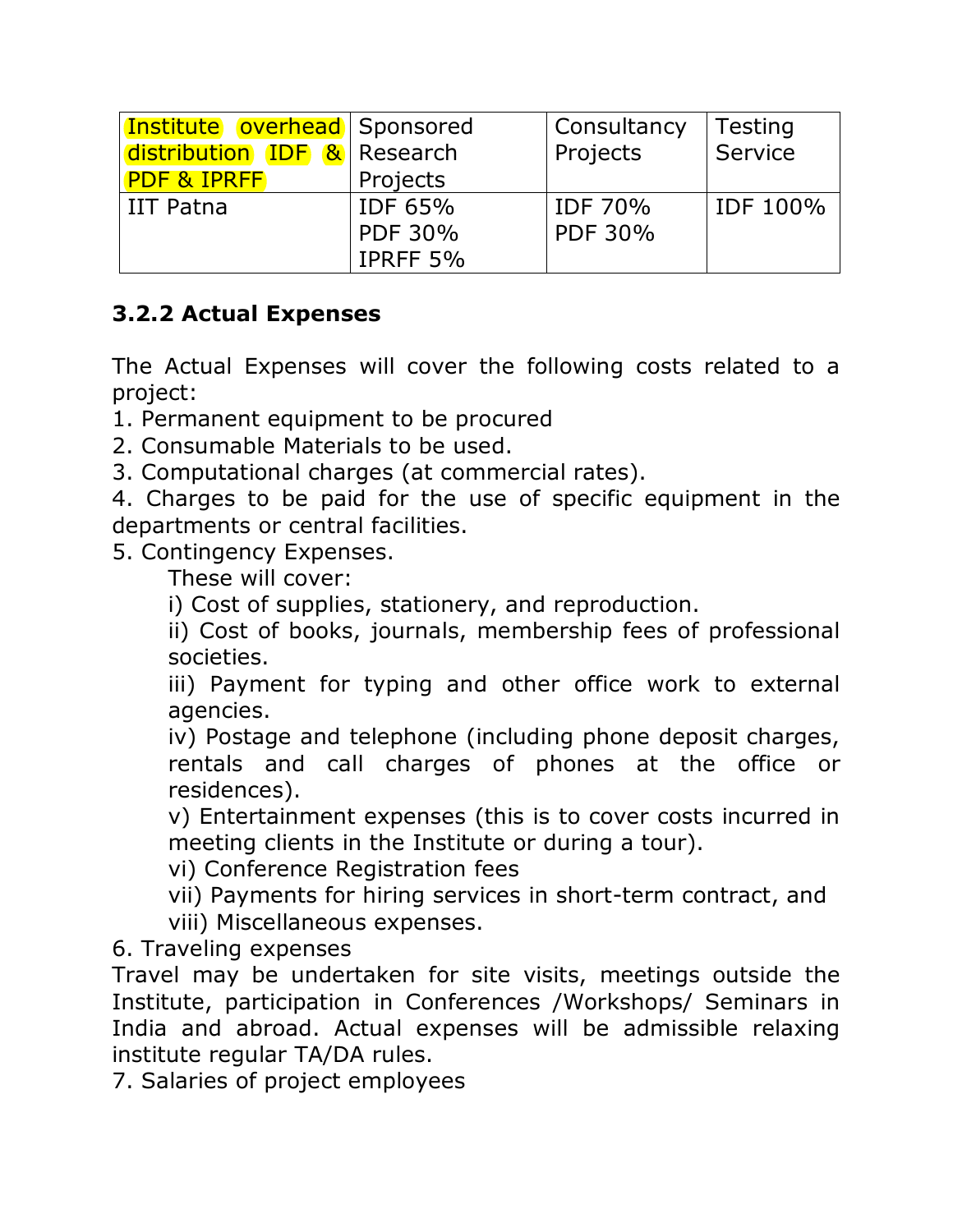#### **3.2.3. Payment to employees, external consultants and students involved in consultancy projects**

Payment in consultancy work can be one of the following:

- a) Consultation fees to faculty and technical staff.
- b) Honoraria to students.
- c) Honoraria and overtime to other staff.
- d) Fees to external consultants.

Any payment due to consultancy work will be divided into two parts: Seventy percent (70%) of the amount will be paid to the person concerned, and the remaining thirty percent (30%) charged as institute overhead will be credited in the following manner:

i) seventy percent (65%) of the amount to the Institute Development Fund(IDF)

ii) thirty percent (30%) to the concerned faculty Professional Fund(PDF).

iii) five percent (5%) to the Intellectual Property Rights Facilitating Fund(IPRFF).

Service Tax is compulsory on all consultancy services. The rate of Service Tax in force now is 10.5% of the total consultancy fees. The Service Tax so collected will be deposited in to the Govt. accounts of the Central Excise Department.

#### **3.3 Testing Fees in Consultancy Projects**

The testing charges are at standard rates or at the rates estimated by the faculty member who will supervise the testing work.

The following formula shall be applicable for estimating of testing service charges:-

(a) Cost of institute facility= $\frac{Cost\ of\ equipment\times Testing\ time}{3000\times U}$ 

2000 × Life of the equipment

Life of equipment is estimated as 5 years for Computers and 10 years for other equipments.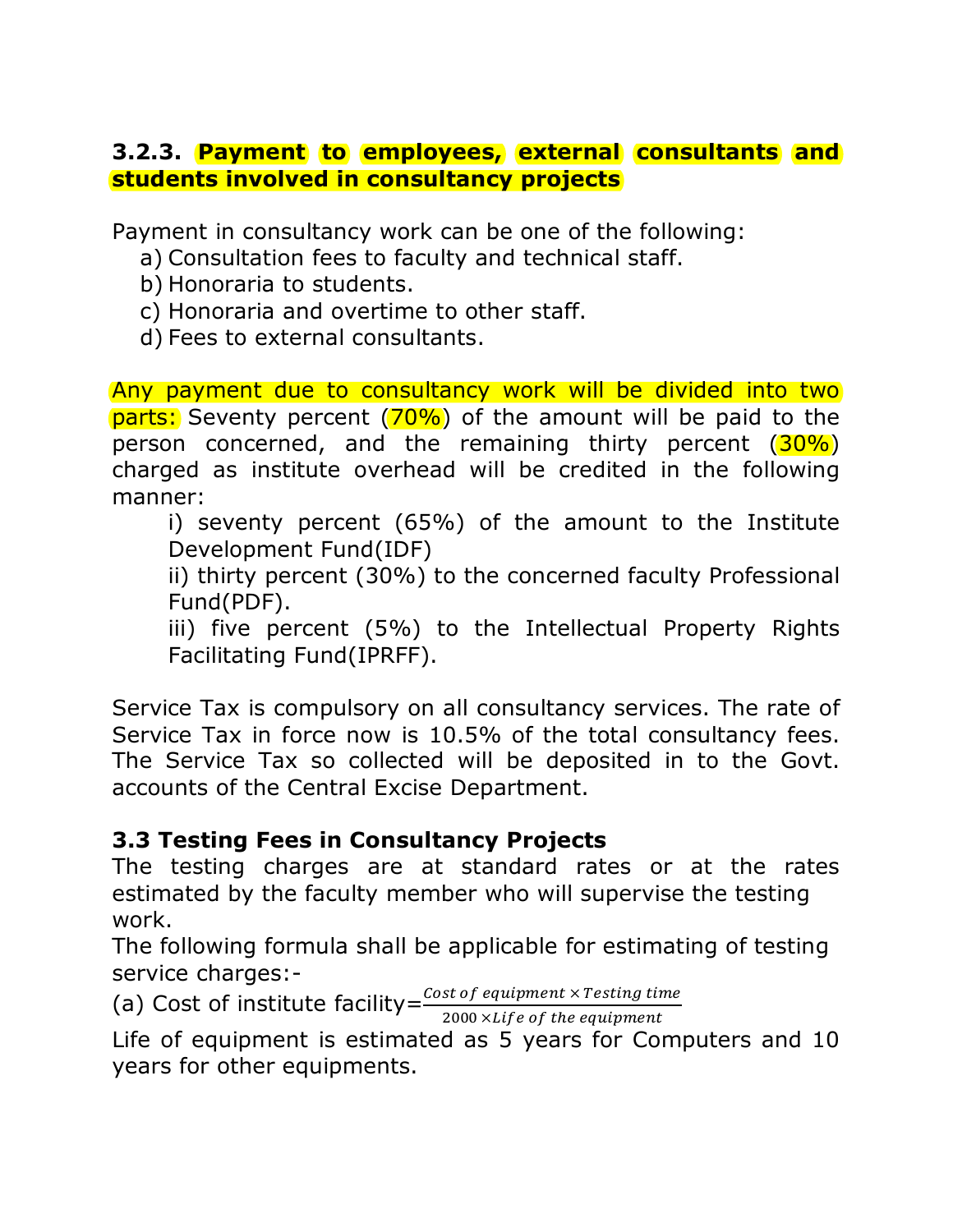(b) Total Testing Charges = Cost of institute facility + Cost of consumable + Honorarium to Staff + Honorarium to Faculty (Consultant).

The cost of institute facility estimated from the above formulae will be the institute overhead.

## **CALCULATION OF CONSULTANCY FEE**

If project cost (prior to overheads) is  $X$ ; then overheads of  $p\%$ will be charged on X as per the table above. Service Tax will be 10.2% or whatever is applicable, on (X+p% overheads). For example, for a project cost of  $X = 100$ , and 30% overhead, the calculation is as follows :

Project cost  $=$  Rs. 100.00  $Overhead = Rs. 30.00$ Service Tax  $=$   $(Rs.100 + Rs.30) \times 10.2\% = Rs. 13.26$ 

## **3.4 External Consultants in Consultancy Projects**

The services of external consultants may be utilized to a limited extent in order to provide comprehensive services to clients. Such external candidates will be entitled to a lump sum honorarium/ fees. The honoraria payable to external consultants may not exceed 30% of the total consultancy fee.

## **3.5 Hiring Norms**

- a) Open selection will be held for all project posts for a duration of more than one year. There will be an internal circular within the Institute. If suitable candidates are not available, then open selection will be made. In special situations, on the recommendation of the Principal Consultant / Investigator, short term job contracts for upto 6 months may be given with the approval of Director IIT Patna.
- b) All project appointments will be contractual and on the basis of consolidated monthly compensation.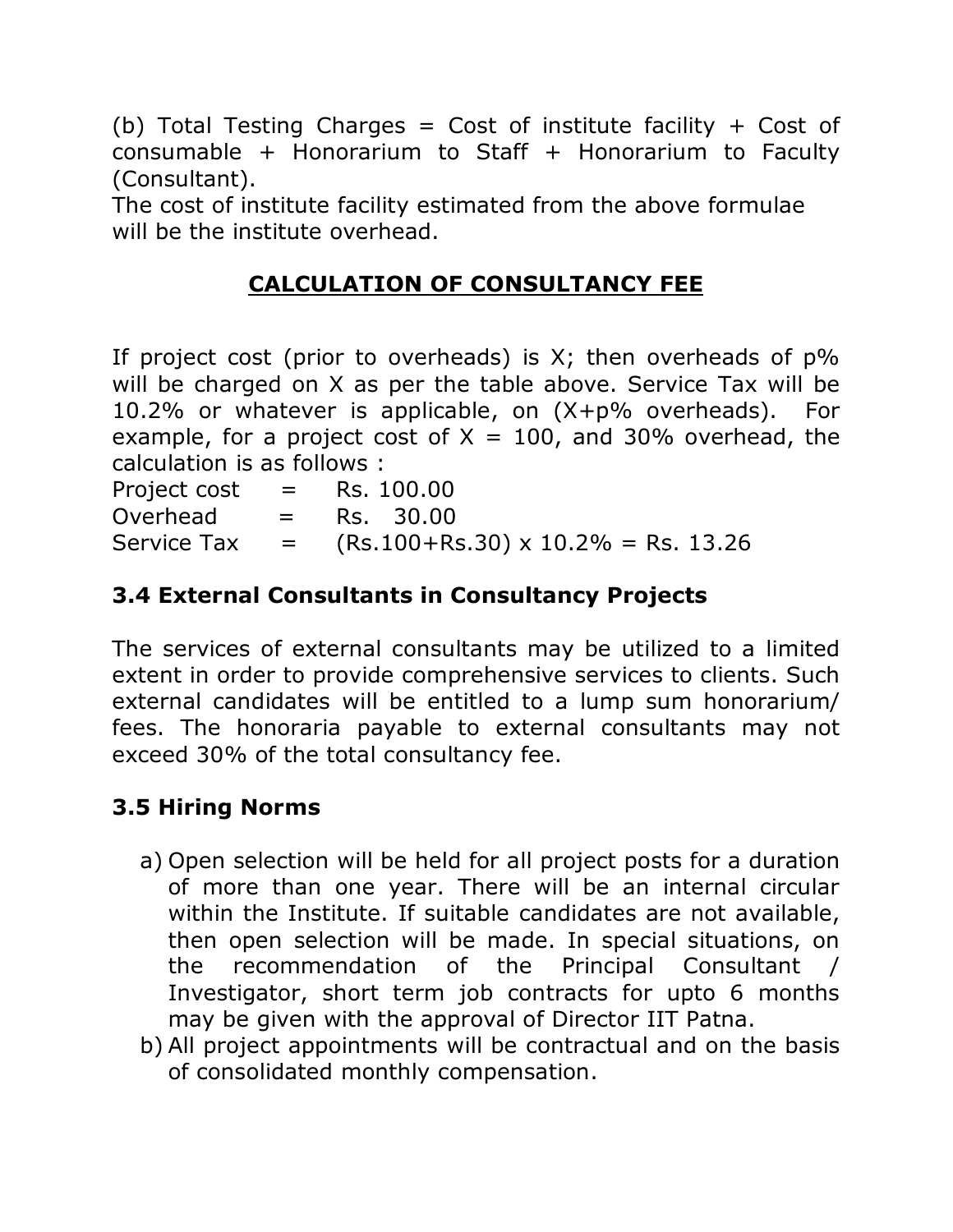- c) Automatic transfer from one project to another either on completion or midway shall not be permitted.
- d) The tenure of contractual appointment of a project staff will be for the duration of the project or three years whichever is less.
- e) The total period of contractual employment with the R&D project in two or more projects in no case shall exceed five years.
- f) On the completion of each year of service during the contract period suitable enhancement of monthly compensation may be considered on the recommendations of the PI with the approval of Director.
- g) A project employee shall execute a contract agreement on non-judicial stamp paper of value Rs.100/- with the Registrar at the time of joining, with the explicit provision that contract may be terminated by either side (staff or the Registrar office) by giving one month's notice or one month's consolidated compensation in lieu of the notice.
- h) Selection of JRF/ SRF/ RA shall normally be made as per the guidelines provided by the sponsoring agency, and as per Institute requirements, and with the approval of the Director.
- i) All appointment letters shall be issued under signature of the Registrar on approval of the Director IIT Patna.
- j) The Principal Consultant / Investigator shall consider prevailing compensation packages, general qualifications and experience of staff while preparing project proposals.
- k) The Selection Committee for the recruitment of Project staff for each project will be constituted by the Director as follows:
	- a. Director or his nominee : Chairman b. Principal Consultant /Investigator(PI): Member c. An expert(to be recommended by the PI): Member
	- d. Nominee of sponsoring agency: Member
- - e. Expert from the concerned department Member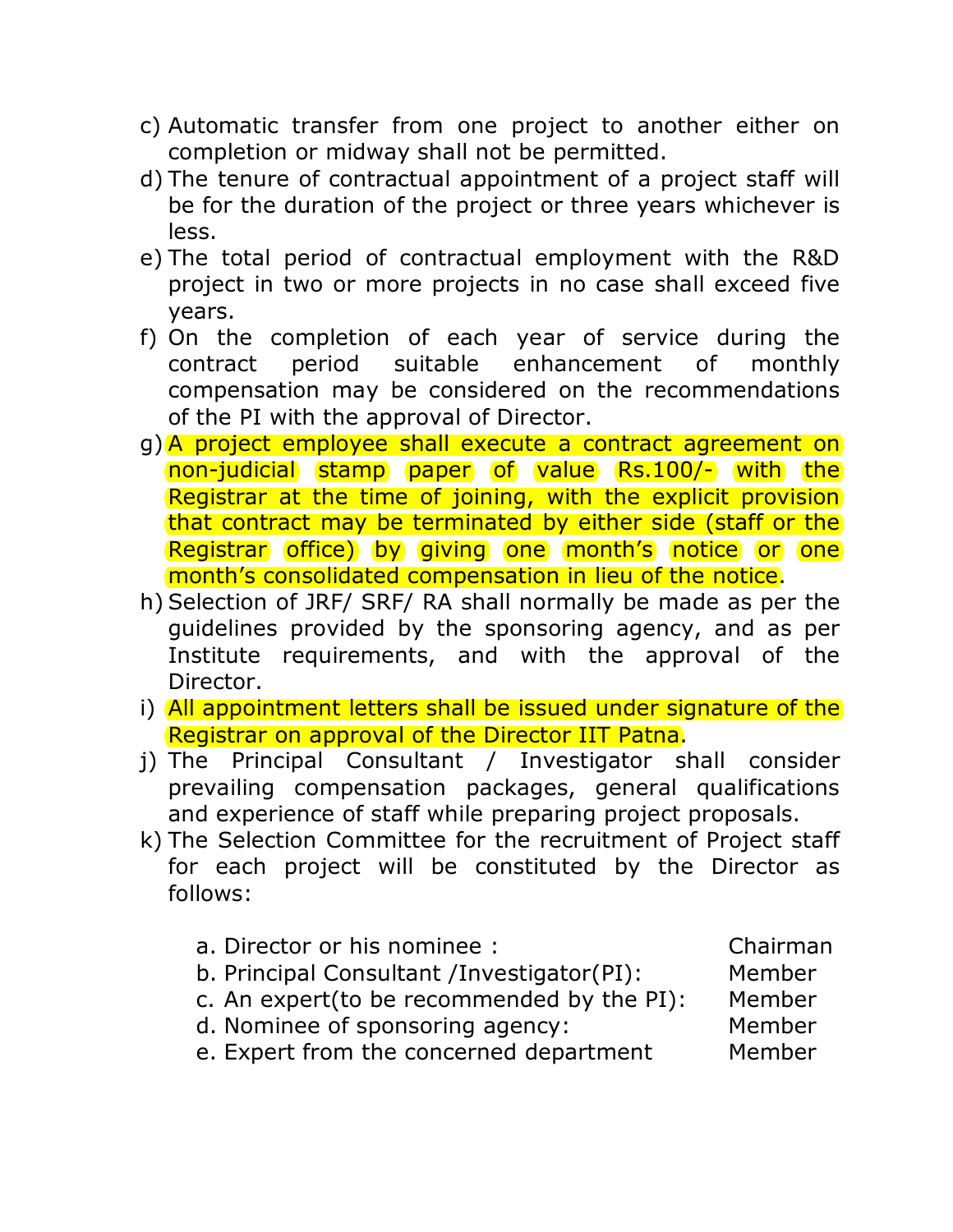- l) If the Director is not the Chairman of the selection committee, its recommendation shall be submitted to the Director for consideration and approval. A suitable designation to the project staff may be assigned to give flexibility. The scale of pay of project staff is flexible and in accordance to the sponsoring agency and to attract good candidates. The Director shall have the power to fix, on the recommendations of the selection committee, the monthly consolidated compensation and the duration of the contractual appointment.
- m) On the completion of each year of service during the contract period suitable enhancement of monthly compensation may be considered by the Director on the recommendations of the PI/PC of the concerned project.
- n) All project staff shall work for the project in which he she is employed, only, unless requested otherwise by the PI/PCs concerned, and agreed to by the Director. The PI/PCs shall be the sanctioning and controlling authority for all types of leave with respect to contractual project staff.
- o) In case of recruitment of JRF/ SRF candidates who have been declared successful at NET/ GATE may be preferred. In exceptional cases, candidates without NET/ GATE may be recruited through a proper selection procedure. It is desirable to have Nominee of funding agency in the selection process and such requests for nominees may be sent well in advance.
- p) The hiring of project staff should follow the number of personnel, in different categories, sanctioned under the project. The category of post and its emoluments are governed by sponsoring agency orders.
- q) Scale and emoluments for the posts not covered under the sponsoring agency order are governed by norms prevalent in the implementing Institution.
- r) In exceptional situations, on recommendation of PI short term job contracts for 89 days and in very special situation upto 6 months may be considered by the Director IIT Patna.

## **3.6 Conduct Rules for project staff**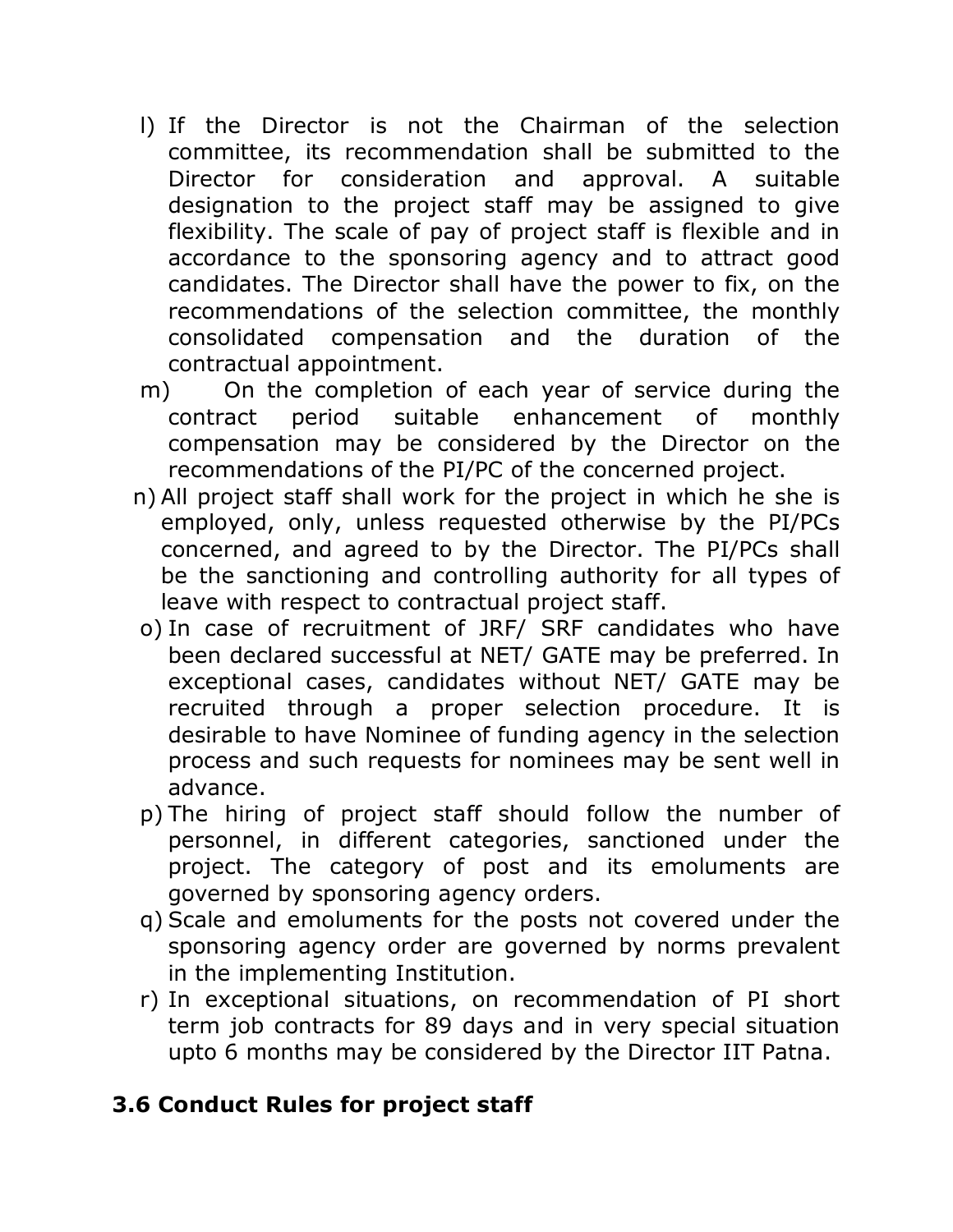Project employee shall follow general code of conduct as approved by the Director. They have to maintain secrecy of the research findings / technical information and shall not get involved in unauthorized communication of any official document or information. The Director may, at his discretion, constitute committee(s) to conduct disciplinary proceedings, if necessary against project employees. On the basis of the report, suitable disciplinary action may be initiated and punishment will be imposed by the Director.

## **3.7 PhD Admissions for Project Staff**

The project employees may be allowed to register for the Ph.D. programme of the Institute, if they fulfill all the requirements prescribed by the Institute and meeting the following conditions:

a) The remaining tenure of the scheme / project at the time of admission is at least two years;

b) The admitted candidate gives an undertaking that he / she will not be automatically eligible for Institute Fellowship; c) The course work per semester shall in no case exceed three subjects

## **4. Guidelines for Project Investigators and Consultants**

## **4.1 Leave Provision**

Faculty members going out of town on research/consultancy project related work will be treated to be on duty subject to a maximum leave of 30 days per year, and subject to a maximum leave of one week per regular semester. Approval for going on duty on such work will be approved by the Director.

## **4.2 Limitations**

It is expected that only those consultancy projects will be accepted by the Institute which provide challenges befitting professional competence of the faculty members. Therefore,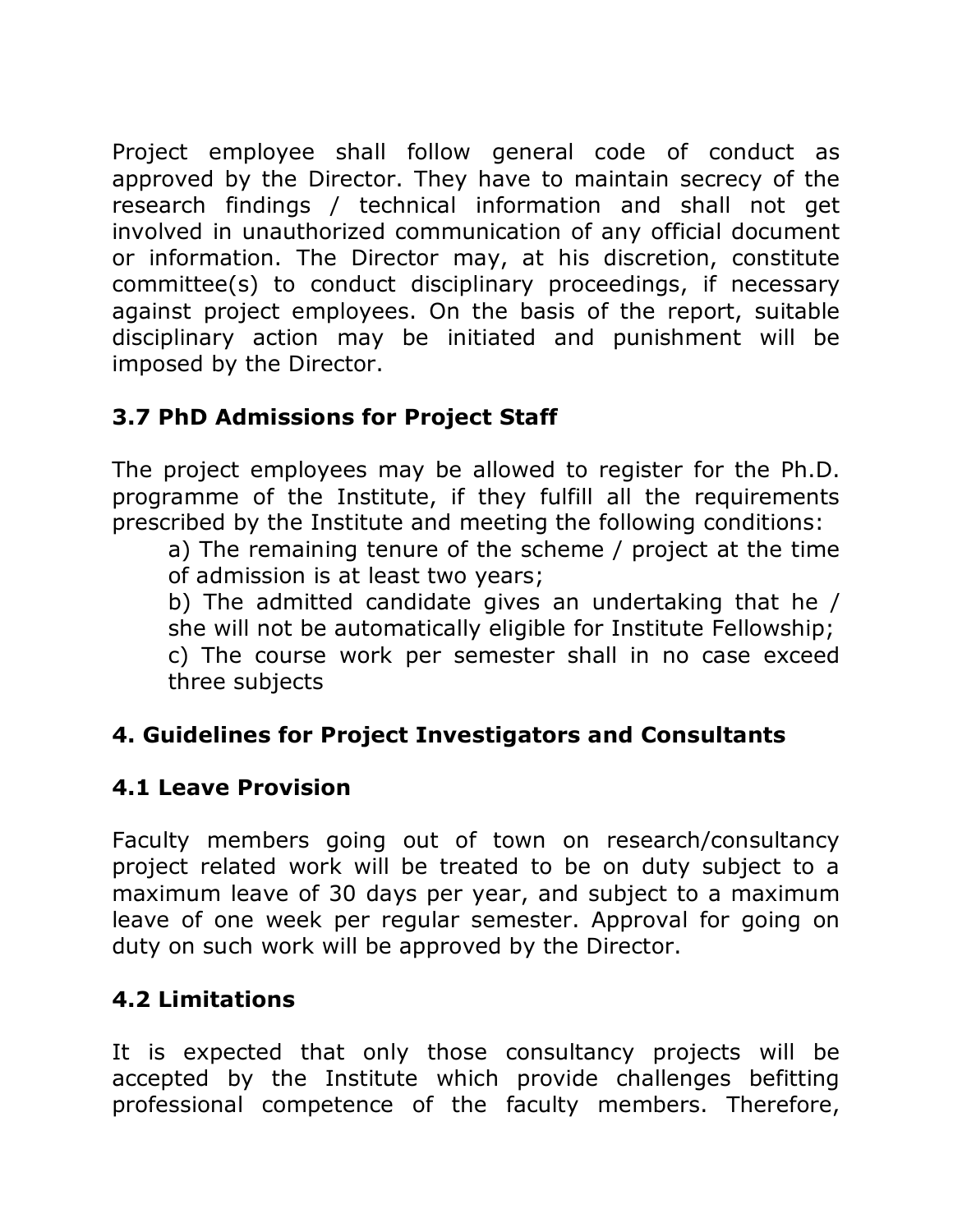undertaking routine testing jobs is to be discouraged. Sufficient caution also needs to be exercised to ensure that consultancy projects do not interfere with the normal duties of faculty members. Thus, the time spent by a faculty/staff member on consultation work should be limited, on an average, to one day a week.

## **4.3 Involving Foreign Collaborators**

At least one foreign institution/investigator from the other country should express a desire to cooperate in the research and development project with IIT Patna and a sponsoring agency ready to support financially for international R&D projects.

The project may involve a company from each side for academic / industrial research project for joint industrial R&D project aiming at the development of products/ processes leading to commercialization.

The proposals involving foreign collaborators must have funding support given to each partner in accordance with the National Laws, Rules, Regulations and procedures in effect.

A bilateral memorandum of understanding (MoU) between IIT Patna and the collaborating foreign institution need to agree on the Indian component of the total project cost with the approval of Director IIT Patna.

## **4.4 Publications of results**

Investigators wishing to publish technical/ scientific papers based on the research work done under the project, should adhere to the guidelines of sponsoring agency and acknowledge the assistance received from sponsoring agency in the publications.

If the results of research are to be legally protected, the results should not be published without action being taken to secure legal protection for the research results.

## **4.5 Technology Transfer and Intellectual Property Rights**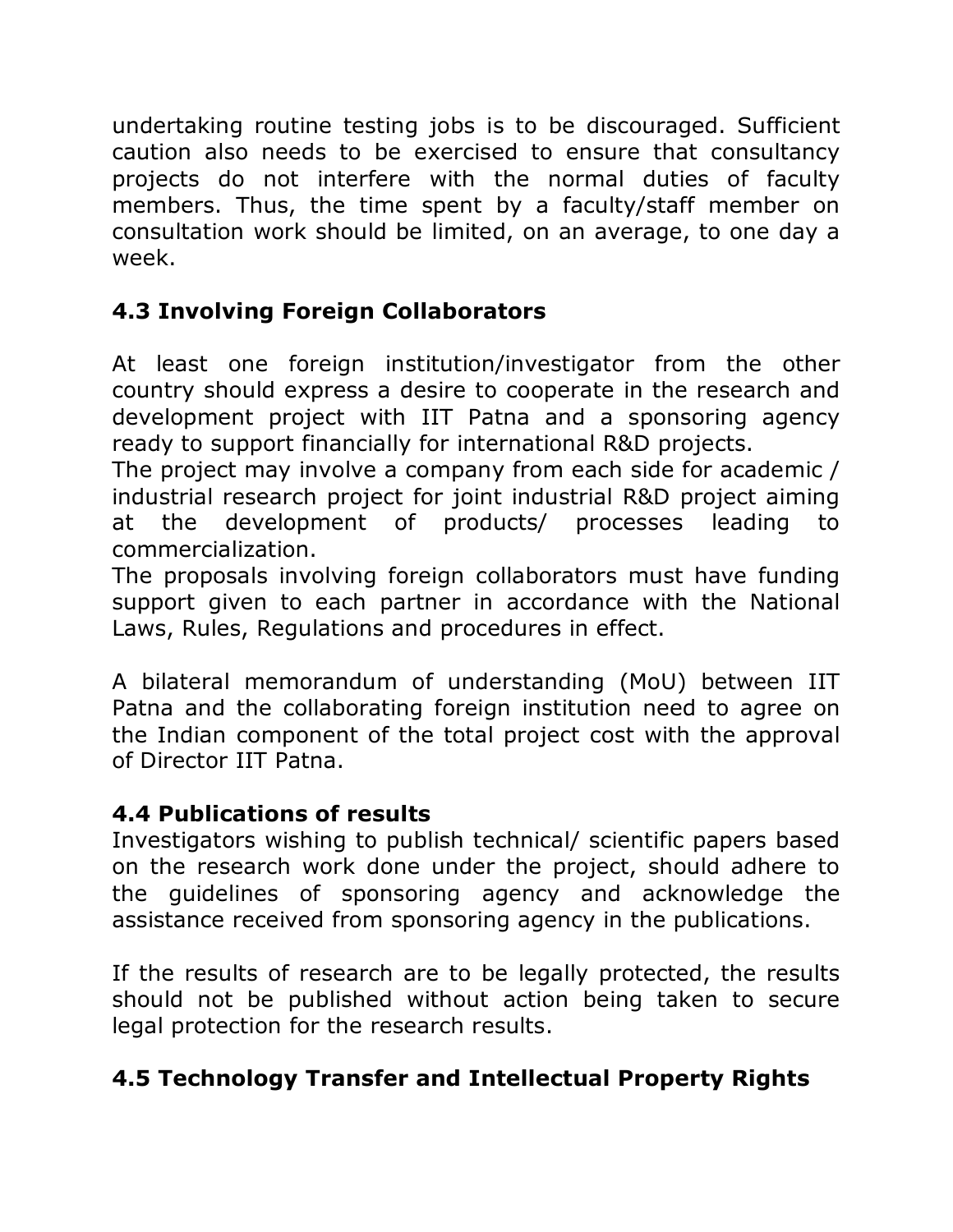It is encouraged to file patent applications for the research outcomes from the projects on their innovations, to transfer their technologies for commercialization, and to reward the inventors of IIT Patna.

"Intellectual Property Rights" include patents, registered designs, copyrights and layout design of integrated circuits.

It is encouraged to seek protection of Intellectual Property Rights (IPR) to the results of research through R&D projects. The patent may be taken in the name(s) of inventor(s). IIT Patna gets its name entered in the Register of Patents as the proprietor of the patent.

It is encouraged to take necessary steps for commercial exploitation of the patent on exclusive/ non-exclusive basis and retain the benefits and earnings arising out of the IPR. The institute may share  $1/3^{rd}$  of the earnings to inventor(s) and other persons from such actual earnings and  $1/3<sup>rd</sup>$  share credited in PFF and rest  $1/3^{rd}$  credited in IDF.

Unless otherwise agreed with the Sponsor in the project agreement, Intellectual property Rights for any discovery or invention originating from the Sponsored Research and Industrial Consultancy Project shall jointly rest with the Institute, Investigator(s) and the Sponsoring Agency unless the sponsoring Agency authorizes the Institute in writing to have the exclusive right.

Patent / copyright application before the Registrar / Controller of Patents shall be filed by IIT Patna on the basis of the recommendations made by the Patent / Copyright Committee.

The Institute and Industrial concern may transfer the technology to a third party for commercialization on exclusive/ non-exclusive basis. The third party, exclusively licensed to market the innovation in India, must manufacture the product in India. The joint owners may share the benefits and earnings arising out of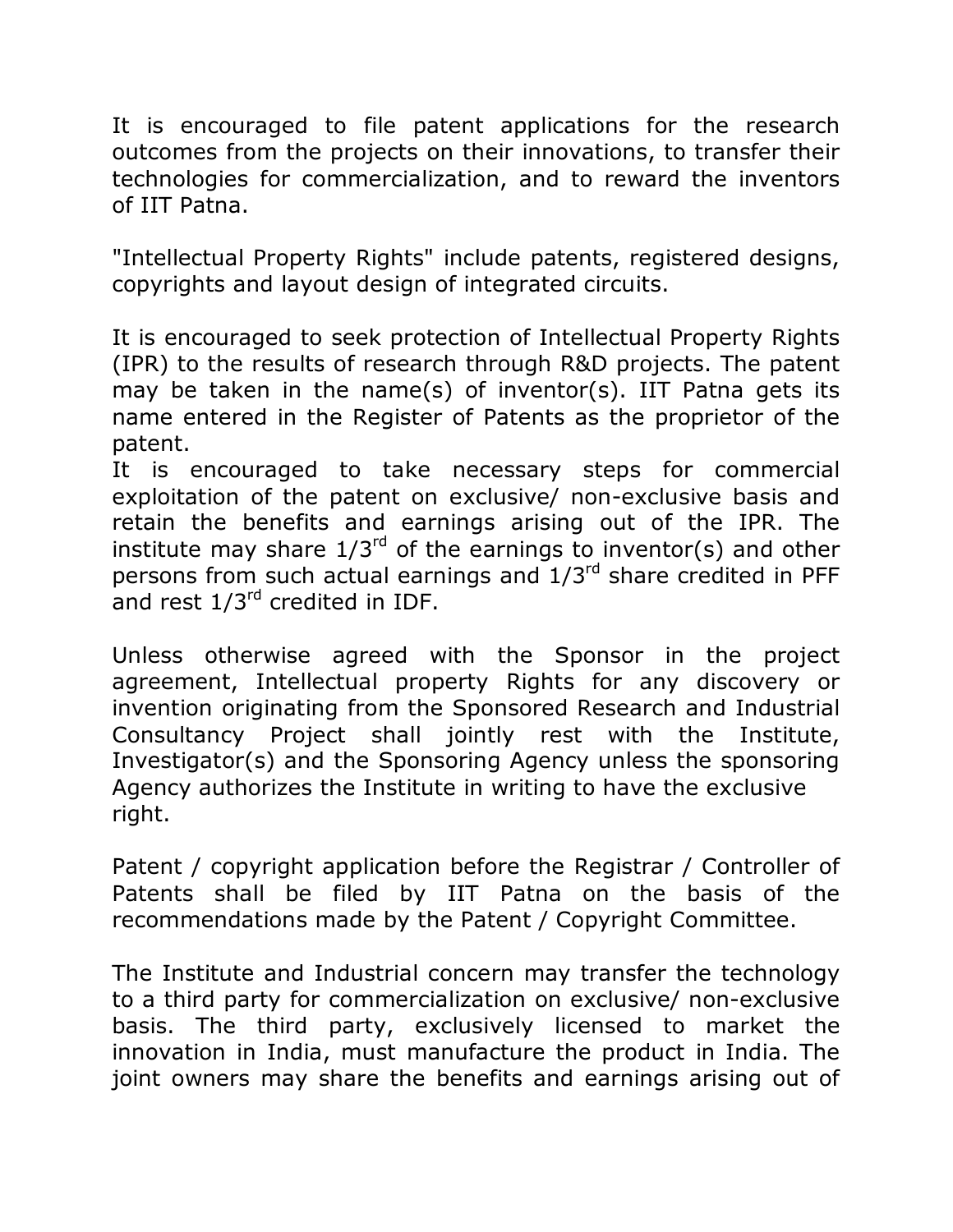commercial exploitation of the IPR as decided by Director IIT Patna and the partners.

The information relating to the details of the patent obtained the benefits and earnings arising out of IPR and the turnover of the products are periodically submitted to the sponsoring agency which has provided funds.

For the effective protection of IPR, it is necessary that the PIs should maintain a register that gives the details of the work done and salient findings on daily /weekly basis. This register should be signed by the PI and by at least one other faculty / project employee as witness to the result.

For the copyright protection of software, registration of the software shall be made and properly documented.

The PIs shall not independently transfer technology either on exclusive or non-exclusive basis to any party without the consent of the IPR owners and institute permission. The terms and conditions for each of such technology transfer shall be worked out on a case to case basis with approval of the Director IIT Patna.

#### **4.6 Retainership:**

With the permission of the Director(IIT Patna), the faculty members of the Institute can accept retainership of the reputed organizations. The fees thus earned shall be shared by the Institute and the Individual in the ratio of 3 : 7 only after payment of service tax, etc as applicable. For this purpose, the faculty concerned may utilize one day per week or four days in a month during an academic year with the specific approval of the Director(IIT Patna) provided alternate arrangements for classes and other commitments are made by faculty member. This applies to research and consultancy projects too.

#### **4.7 Software Marketing:**

All software duly copyrighted may be marketed and the sale proceeds thus accrued shall be shared between the Institute and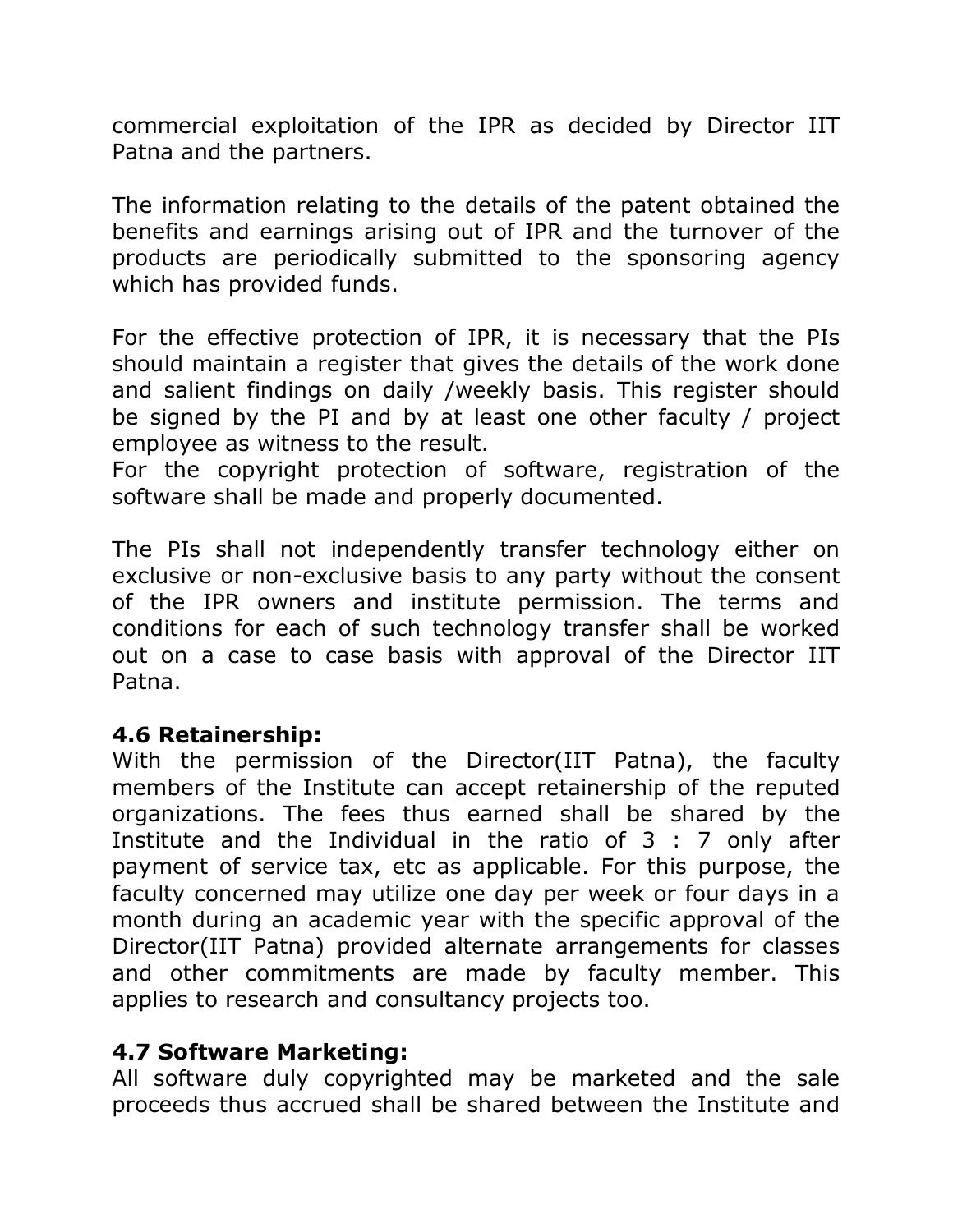the software consultant(s) as per Industrial Consultancy rules for the first copy and in the ratio (3: 7) for the subsequent copies after payment of applicable taxes like service tax. If the subsequent copy sales involve training and their supporting services, the rules of consultancy (with no contribution towards use of Institute computing facilities) shall be applicable. If the marketing rights are transferred, the terms and conditions shall be determined as per Technology Transfer Rules.

## **5. Guidelines for Project Expenditures**

The project expenditures generally fall under the following categories:

i. Expenditure related to purchase of equipment/ consumables/ contingencies/ set up fabrication, etc.

ii. Salary for project staff.

#### **5.1. Purchase related expenditure:**

The project having provision for the purchase of items (equipment/ consumable /books / contingency etc.) can procure following the institute purchase procedures. The project purchase would be classified as R&D purchases. There should also be funds available in the appropriate account head and prior approval for all kinds of expenditure is necessary.

The purchase order would be issued by the Registrar for projects, after the competent authority approves the purchase committee's recommendations. When the item is delivered, as per the P.O details, the PI is required to send the bill(s) to the Registrar after proper stock entry of the item in project. This is to be followed by sending the inspection report to the Registrar.

Any exception / deviation to these rules may be considered by the Director for approval depending on the merits of the case.

## **5.2. Travel related expenditure:**

The project having provision for travel head in the approved project can obtain a prior approval for travels from Director before travelling. The faculty and staff have to follow institute